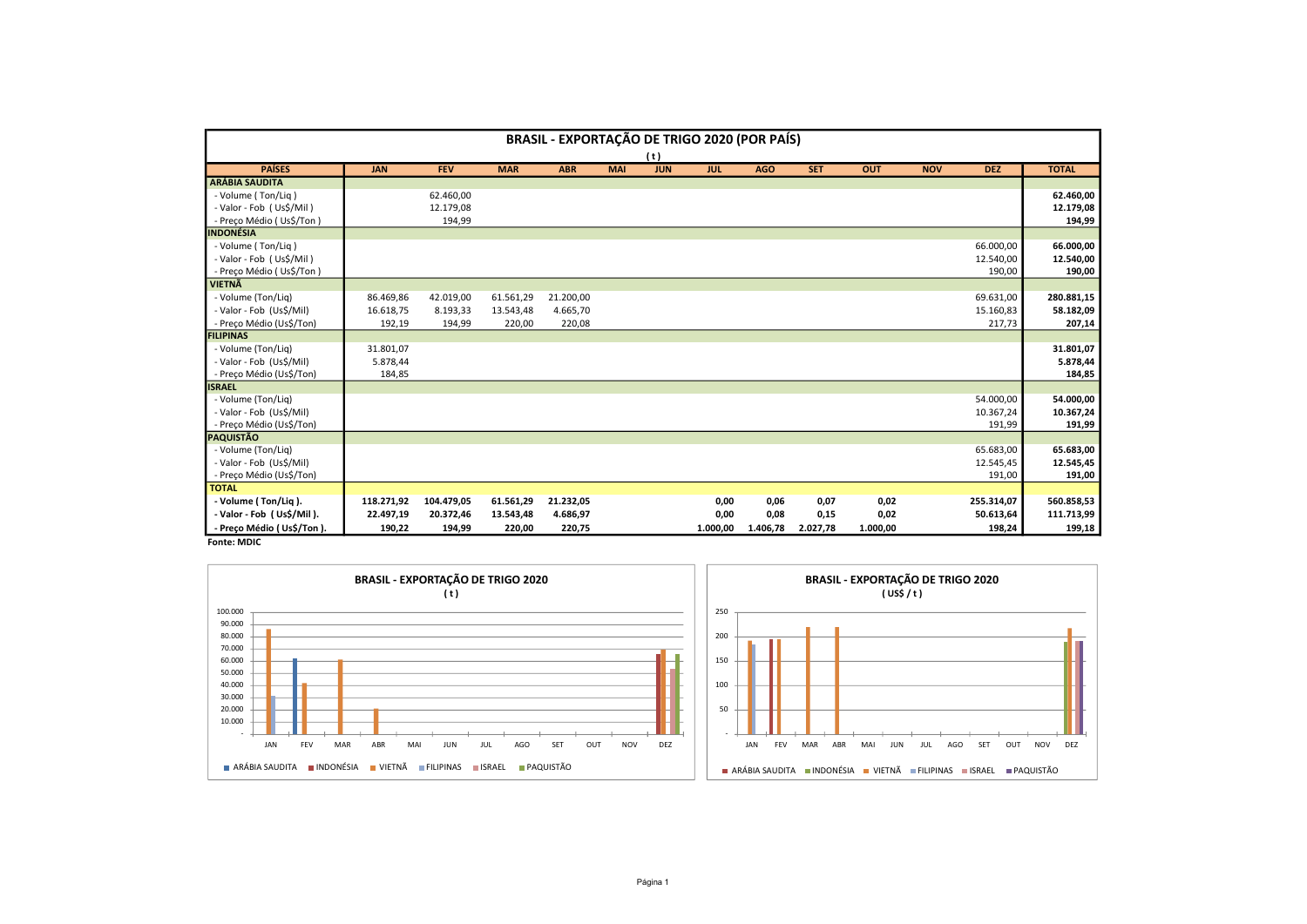|                                                       |                     |                    |                    | BRASIL - EXPORTAÇÃO DE TRIGO 2020 (POR ESTADO) |            |            |            |            |            |                                          |            |            |                     |
|-------------------------------------------------------|---------------------|--------------------|--------------------|------------------------------------------------|------------|------------|------------|------------|------------|------------------------------------------|------------|------------|---------------------|
|                                                       |                     |                    |                    |                                                |            | (t)        |            |            |            |                                          |            |            |                     |
| <b>ESTADOS</b>                                        | <b>JAN</b>          | FEV                | <b>MAR</b>         | ABR                                            | <b>MAI</b> | <b>JUN</b> | JUL        | <b>AGO</b> | <b>SET</b> | OUT                                      | <b>NOV</b> | <b>DEZ</b> | <b>TOTAL</b>        |
| PARANÁ                                                |                     |                    |                    |                                                |            |            |            |            |            |                                          |            |            |                     |
| - Volume (Ton/Liq)<br>- Valor - Fob (Us\$/Mil)        |                     | 0,05               |                    |                                                |            |            |            |            |            |                                          |            |            | 0,05<br>0,05        |
| - Preço Médio (Us\$/Ton)                              |                     | 0,05<br>1.000,00   |                    |                                                |            |            |            |            |            |                                          |            |            | 1.000,00            |
| <b>RIO GRANDE DO SUL</b>                              |                     |                    |                    |                                                |            |            |            |            |            |                                          |            |            |                     |
| - Volume (Ton/Liq)                                    | 118.270,92          | 20.810,00          | 24.211,29          | 42.464,00                                      |            |            |            |            |            |                                          |            |            | 205.756,21          |
| - Valor - Fob (Us\$/Mil)<br>- Preço Médio (Us\$/Ton)  | 22.497,19<br>190,22 | 3.995,52<br>192,00 | 5.326,48<br>220,00 | 9.373,84<br>220,75                             |            |            |            |            |            |                                          |            |            | 41.193,04<br>200,20 |
| <b>TOTAL</b>                                          |                     |                    |                    |                                                |            |            |            |            |            |                                          |            |            |                     |
| - Volume (Ton/Liq).                                   | 118.270,92          | 20.810,05          | 24.211,29          | 42.464,00                                      |            |            |            |            |            |                                          |            |            | 205.756,27          |
| - Valor - Fob (Us\$/Mil).<br>- Preço Médio (Us\$/Ton) | 22.497,19           | 3.995,57           | 5.326,48           | 9.373,84                                       |            |            |            |            |            |                                          |            |            | 41.193,09           |
|                                                       | 190,22              | 192,00             | 220,00             | 220,75                                         |            |            |            |            |            |                                          |            |            | 200,20              |
|                                                       |                     |                    |                    |                                                |            |            |            |            |            |                                          |            |            |                     |
|                                                       |                     |                    |                    |                                                |            |            |            |            |            |                                          |            |            |                     |
|                                                       |                     |                    |                    |                                                |            |            |            |            |            |                                          |            |            |                     |
|                                                       |                     |                    |                    |                                                |            |            |            |            |            | <b>BRASIL - EXPORTAÇÃO DE TRIGO 2020</b> |            |            |                     |
|                                                       |                     |                    |                    |                                                |            |            |            |            |            | (t)                                      |            |            |                     |
| Fonte: MDIC                                           |                     |                    |                    |                                                |            |            | 205.756,21 |            |            |                                          |            |            |                     |
|                                                       |                     |                    |                    |                                                |            |            |            |            |            |                                          |            |            |                     |
| <b>ESTADO</b>                                         | <b>SIGLA</b>        | $\mathbf{t}$       | %                  |                                                |            |            |            |            |            |                                          |            |            |                     |
| Rio Grande Do Sul<br>Paraná                           | RS<br>PR            | 205.756,21<br>0,05 | 100,00<br>0,00     |                                                |            |            |            |            |            |                                          |            |            |                     |
| <b>TOTAL</b>                                          |                     | 205.756,27         | 100,00             |                                                |            |            |            |            |            |                                          |            |            |                     |
|                                                       |                     |                    |                    |                                                |            |            |            |            |            |                                          |            |            |                     |





| <b>ESTADO</b>     | <b>SIGLA</b> |            | %      |
|-------------------|--------------|------------|--------|
| Rio Grande Do Sul | RS           | 205.756.21 | 100.00 |
| Paraná            | PR           | 0.05       | 0.00   |
| <b>TOTAL</b>      |              | 205.756.27 | 100,00 |